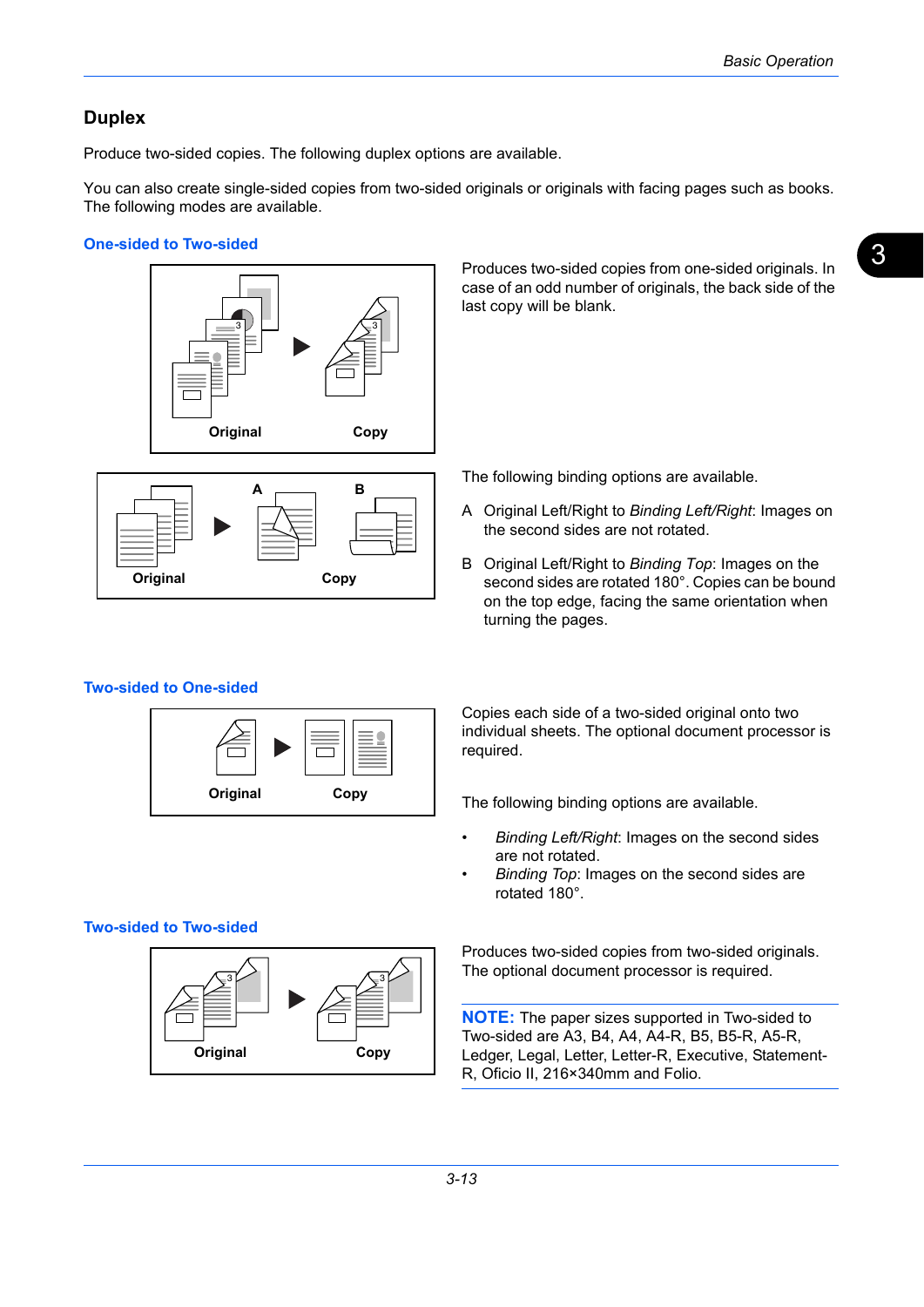#### **Book to One-sided**



Produces a 1-sided copy of a 2-sided or open book original.

The following binding options are available.

- *Binding Left*: Originals with facing pages are copied from left to right.
- *Binding Right*: Originals with facing pages are copied from right to left.

**NOTE:** The following sizes of originals and paper are supported in Two-sided to One-sided and Book to Onesided. Original: A3, B4, A4-R, B5-R, A5-R, Ledger, Letter-R and 8K. Paper: A4, B5, Letter and 16K. You may change paper size and reduce or enlarge copy to match that size.

#### **Book to Two-sided**



Produces two-sided copies from an open book original with facing pages.

**NOTE:** The following sizes of originals and paper are supported in Book to Two-sided mode. Original: A3, B4, A4-R, B5-R, A5-R, Ledger, Letter-R and 8K. Paper: A4, B5 and Letter.

The procedure for using two-sided/duplex copying is explained below.



- **1** Press the **Copy** key.
- **2** Place the originals on the platen.
- **3** Press [Layout/Edit] and then [Duplex].
- **4** Select the desired Duplex option.
- **5** If you choose [1-sided>>2-sided] or [2-sided>>2-sided], select the binding edge of the finished copies of *Finishing*.

If you choose [Book>>2-sided], press [Book>>2 sided] or [Book>> Book] of *Finishing* to select the setting for duplex.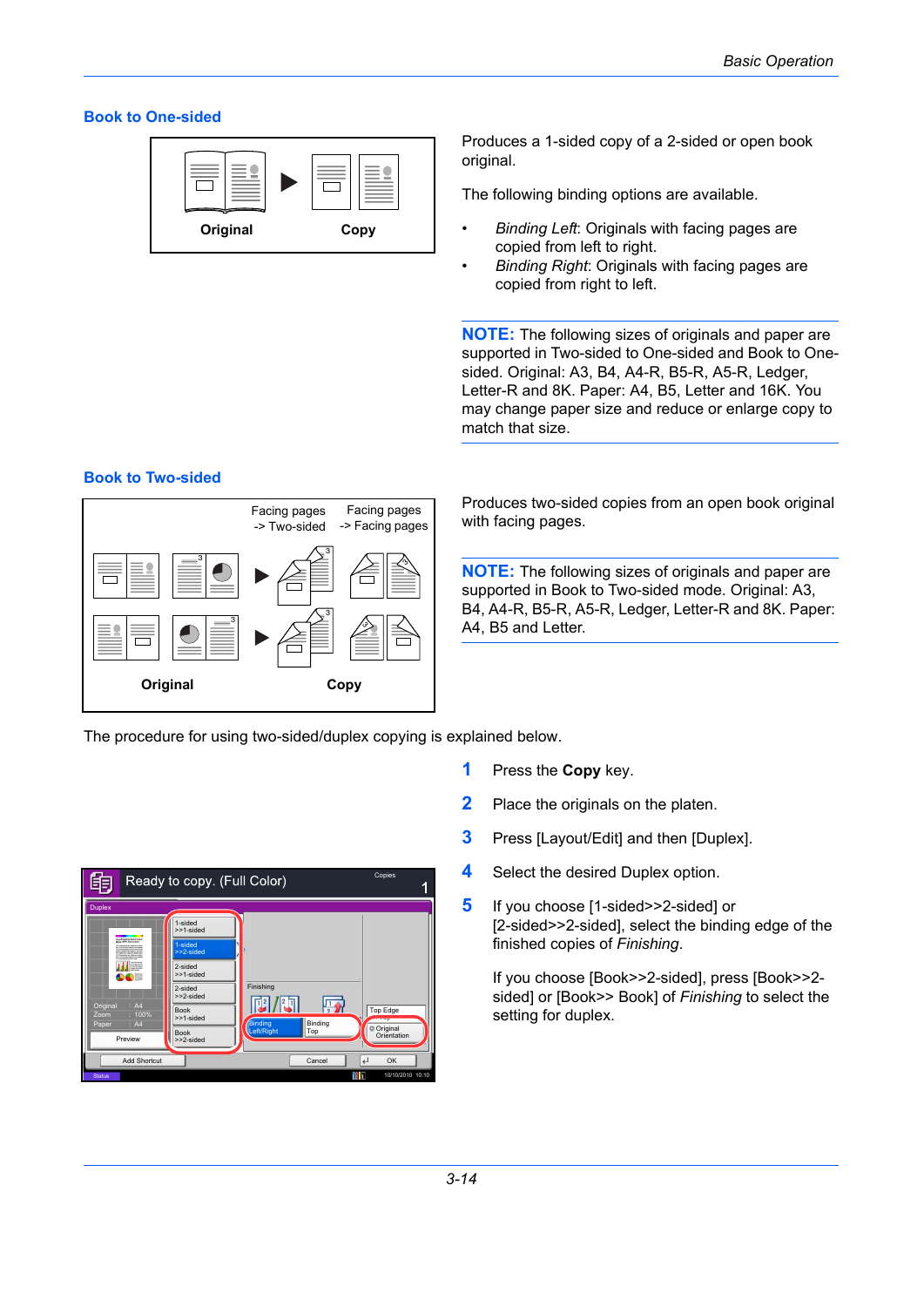

- **6** If you choose [2-sided>>1-sided], [2-sided>>2-sided], [Book>>1-sided] or [Book>>2-sided], select the binding edge of the originals of *Original*.
- **7** Press [Original Orientation] to select orientation of the originals, either [Top Edge on Top] or [Top Edge on Left]. Then press [OK].
- **8** Press [OK].
- **9** Press the **Start** key.

Once an original placed on the platen is scanned, replace it with the next one. Then, press the **Start** key.

After scanning all originals, press [Finish Scan] to start copying.

# **Collate/Offset**

The machine can collate and offset at the same time as it copies.

You can use the Collate/Offset copy function for tasks such as those shown below.

## **Collate**



**Offset**

### **Without Document Finisher**



Scan multiple originals and deliver complete sets of copies as required according to page number.

If the optional document finisher is not installed, when you use offsetting, printed copies are produced after rotating each set (or page) by 90º.

**NOTE:** To use sorting, the same size of paper as the selected paper tray must be loaded in a different orientation in a different paper tray. The paper sizes supported in *Offset* are A4, B5, Letter and 16K.